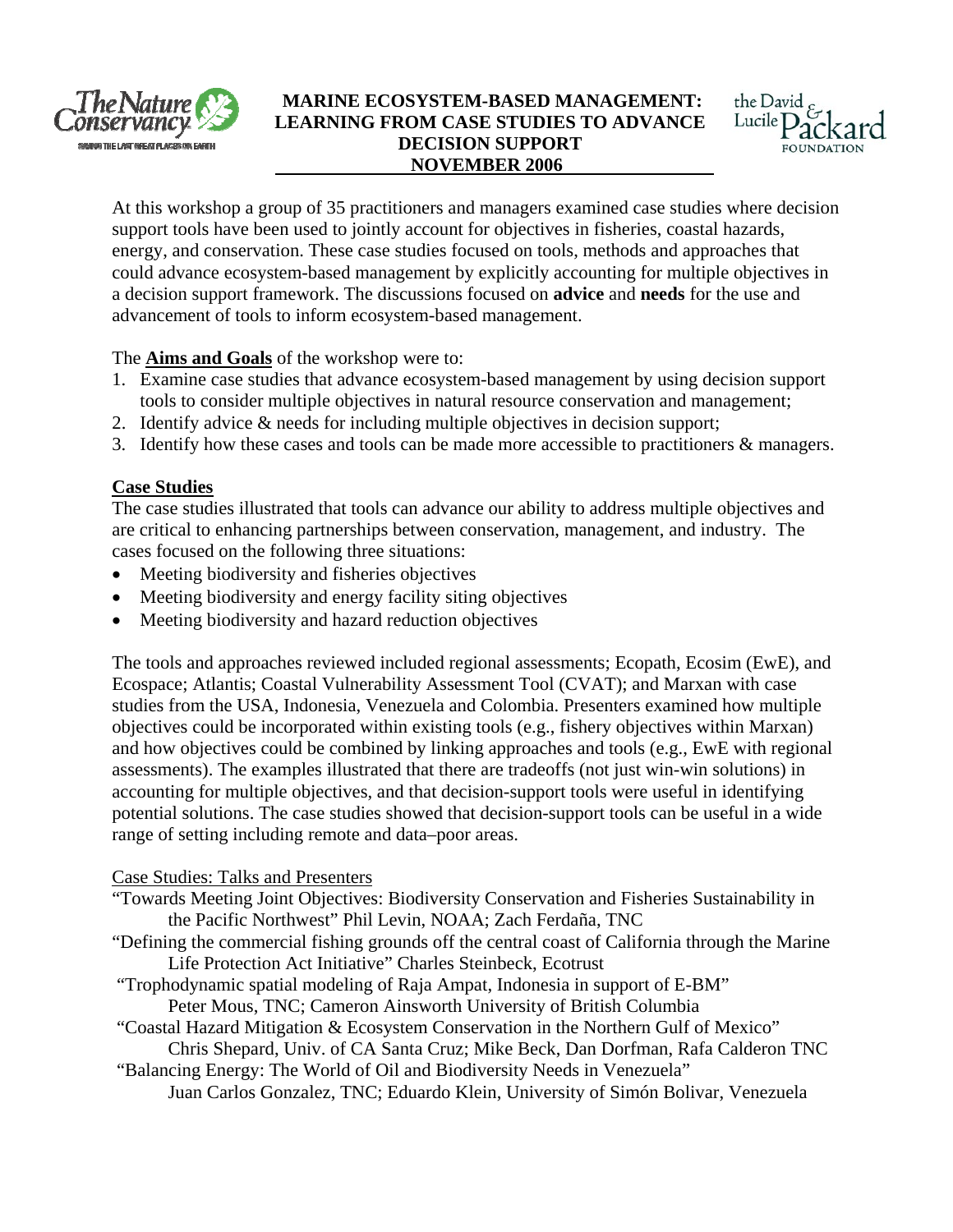## **Advice**

The discussion focused on the development of general advice and needs across multiple sectors, case studies, and tools. The advice that participants offered was generally in three major areas Goals and Objectives; Data & Inputs to Tools; Communication & Outputs from Tools.

### *Advice on Goals & Objectives*

- Be clear on objectives**.** Objectives & Goals must be clear and transparent. General goals such as "biodiversity conservation", "fisheries sustainability", and "hazard reduction" are not specific enough. Tools can help improve this clarity but are no substitute for transparent goals such as "representation of 25% of all coastal ecosystems in an ecoregion within priority sites". Defining clear fisheries objectives can be complex because there are many different stakeholders.
- First identify objectives, goals, sectors, and audience and then identify the right tools that can contribute towards them. Clear conceptual models can help.
- Recognize that few agencies or organizations have an explicit mandate for E-BM. Even when agencies and organizations are committed to E-BM, they will have primary objectives (e.g., biodiversity conservation or fisheries productivity) and secondary objectives. The order and priority of these objectives matters and must be clearly acknowledged, because it will affect how they perceive and seek to manage natural resources.
- For resource managers the lack of an E-BM mandate operationally means that they may only contribute towards E-BM more broadly when it is clear that they can meet their own mandates and then other objectives as well (a win:win solution).
- E-BM and tools for E-BM are somewhat new and require development. Their development should be an iterative process. Objectives for E-BM will become clearer as the tools to address these objectives get better and vice versa.
- The incorporation of multiple objectives and sectors in to a management plan can help reduce conflicts with single user groups. When just two

sectors are involved (e.g., conservation and fishing) there is often more head to head conflict even when everyone recognizes shortcomings in management.





 Figure 1. Addressing multiple objectives: examples from case studies. Priority sites selected with Marxan in the Florida panhandle when (a) only biodiversity objectives are considered and (b) when biodiversity objectives are considered jointly with coastal hazard mitigation objectives.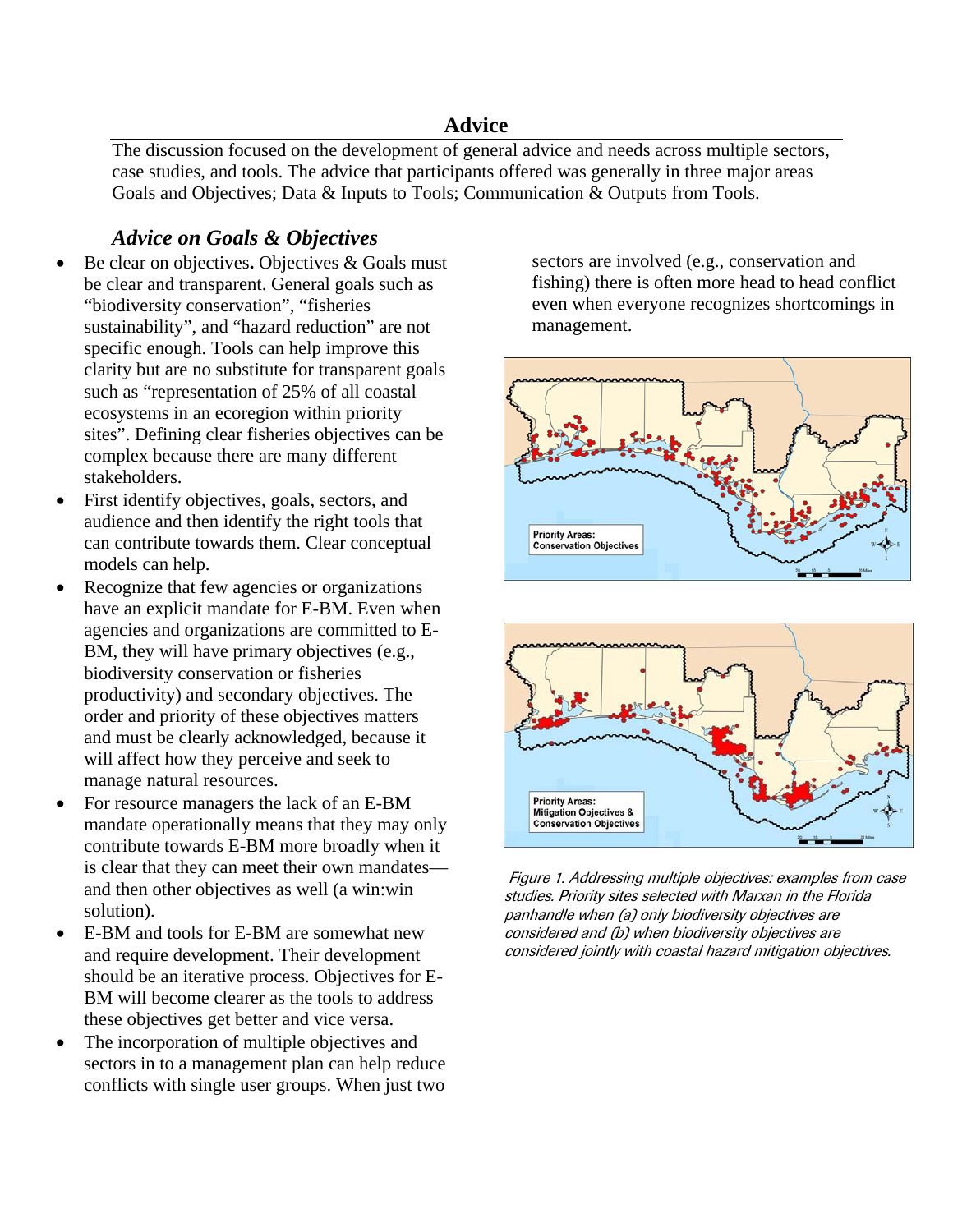## *Advice on Data & Inputs*

- As with all models and tools—poor input equals poor output.
- Planning approaches and tools are used best when they help stakeholders explore a range of alternatives—not just one answer or solution. That is when the tools can demonstrate flexibility and adaptability.
- Tools can help to make planning and management processes more transparent and repeatable.
- Decisions will be made on incomplete data whether tools are used or not. Present data gaps and uncertainty of existing data up front.
- Seek input from stakeholders before running tools and developing results. Presenting a result and then seeking feedback can be a recipe for disaster.
- E-BM planning can be a partnership strategy in that data collection can be viewed as 'establishing the base,' or developing a common ground of information.
- The unit of analysis for fisheries planning is often much larger than that used or required for conservation planning. We recommend using the smallest planning units that the data will allow and the output can be 'reported out' in to any larger units.

# *Advice on Communication & Outputs*

- Tools can get complex; **simpler is better whenever possible**. If you cannot clearly describe the tools and results to managers and stakeholders, that can be worse than having no tool at all.
- Seek extensive peer review of methods and results as part of the feedback process.
- "Tools" and "E-BM" are not always the best terms. Often more general terms such as decision support" and "natural resource management" may be more appropriate and understandable to stakeholders and managers.

Many E-BM approaches and tools can currently help in making strategic decisions (e.g., where to place conservation areas when jointly considering fishery and biodiversity objectives), but they are much less help for making tactical decisions such as where to invest funds for restoration or what levels of fish take to allow.

The greatest 'buy-in' in the use and results from tools is when there is a client or customer (e.g., agency, company) that invests in the use of the tool to inform their actions. Engaging partners and identifying customers early can be time consuming but is essential to developing results that lead to action.



Figure 2. Addressing multiple objectives: examples from case studies. Priority sites selected with Marxan along the US Pacific Northwest coast when (a) only biodiversity objectives are considered and (b) biodiversity objectives are considered jointly with fishery objectives. There is a 70% change in selected sites when the objectives are changed; note for example the substantial change in selection of sites off the Olympic peninsula (top, center of each figure).